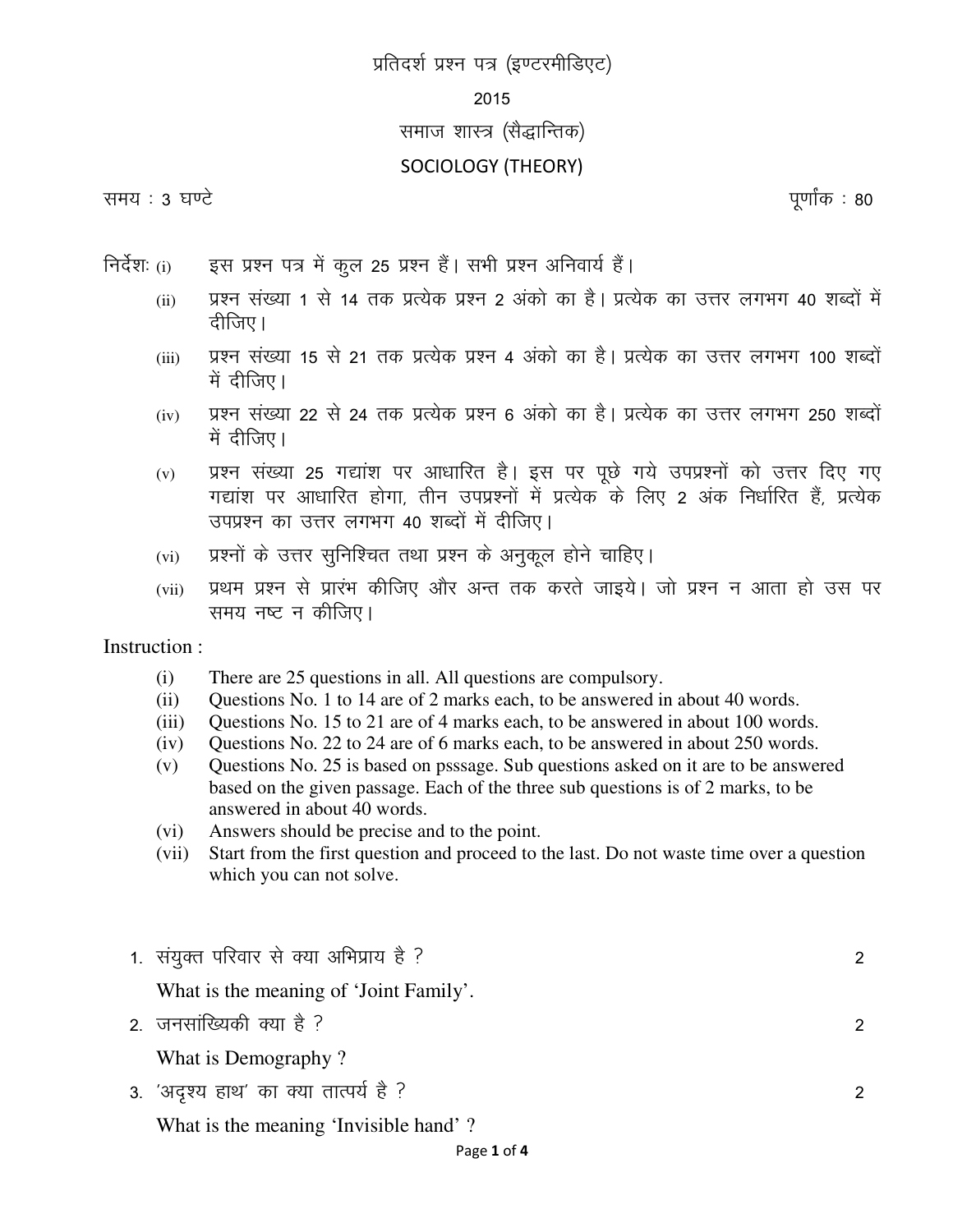| 4. सांस्कृतिक विविधता का क्या अर्थ है ?                                                  | $\overline{2}$ |
|------------------------------------------------------------------------------------------|----------------|
| What is the meaning of 'Cultural diversity?                                              |                |
| 5. आधुनिकीकरण से आप क्या समझते हैं ?                                                     | 2              |
| What do you understand by Modernization?                                                 |                |
| 6. संस्कृतिकरण का क्या अर्थ है ?                                                         | $\overline{2}$ |
| What is meant by Sanskritisation?                                                        |                |
| 7. 'सत्य शोधक समाज' की स्थापना किसके द्वारा और क्यों की गई ?                             | $\overline{2}$ |
| Who founded 'Satya-Shodhak Society' and why?                                             |                |
| 8. दबाव समूह को परिभाषित कीजिए।                                                          | 2              |
| Define Pressure group?                                                                   |                |
| 9. 'घुमक्कड़ मजदूर' किस प्रकार के मजदूरों को कहा जाता है ?                               | 2              |
| Define 'Foot Loose Labourers ?                                                           |                |
| 10. मशीनें किस प्रकार कामगारों के लिए समस्या पैदा करती हैं।                              | $\overline{2}$ |
| How machines creat problem for Labourers?                                                |                |
| 11. व्यापार प्रक्रिया में 'वाह्य श्रोतों' से कार्य लिए जाने के परिणाम बताइए।             | $\overline{2}$ |
| What are the consequences of Business Process Outsourcing?                               |                |
| 12. खदान मजदूरों की मुख्य समस्याएँ क्या हैं ?                                            | $\overline{2}$ |
| What are the main problems of Mine Labours?                                              |                |
| 13. जन सम्पर्क के साधन (मास मीडिया) के चार उदाहरण दीजिए।                                 | $\overline{2}$ |
| Give any four examples of Mass-Media.                                                    |                |
| 14. 'दलित' शब्द का प्रयोग किस सन्दर्भ में किया जाता है ?                                 | $\overline{2}$ |
| To which reference the word 'Dalit' is used?                                             |                |
| 15. जाति व्यवस्था में पृथक्करण और अधिक्रम की क्या भूमिका है? स्पष्ट कीजिए।               | 4              |
| What are the roles of separation and hierarchy in caste system? Explain.                 |                |
| अथवा                                                                                     |                |
| औपनिवेशिक काल में जाति व्यवस्था में आये प्रमुख परिवर्तनों का उल्लेख कीजिए।               |                |
| Describe the main changes occurred in the caste system during colonial period.           |                |
| 16. भूमण्डलीकरण क्या है? भूमण्डलीकरण के विभिन्न प्रकार के बाजारों को किस प्रकार प्रभावित |                |
| किया?                                                                                    | 4              |
| What is Globalization ? How did it affect different type of markets ?                    |                |
| 17. क्षेत्रवाद किसे कहते हैं? क्षेत्रवाद के प्रमुख कारक क्या हैं?<br>Page 2 of 4         | 4              |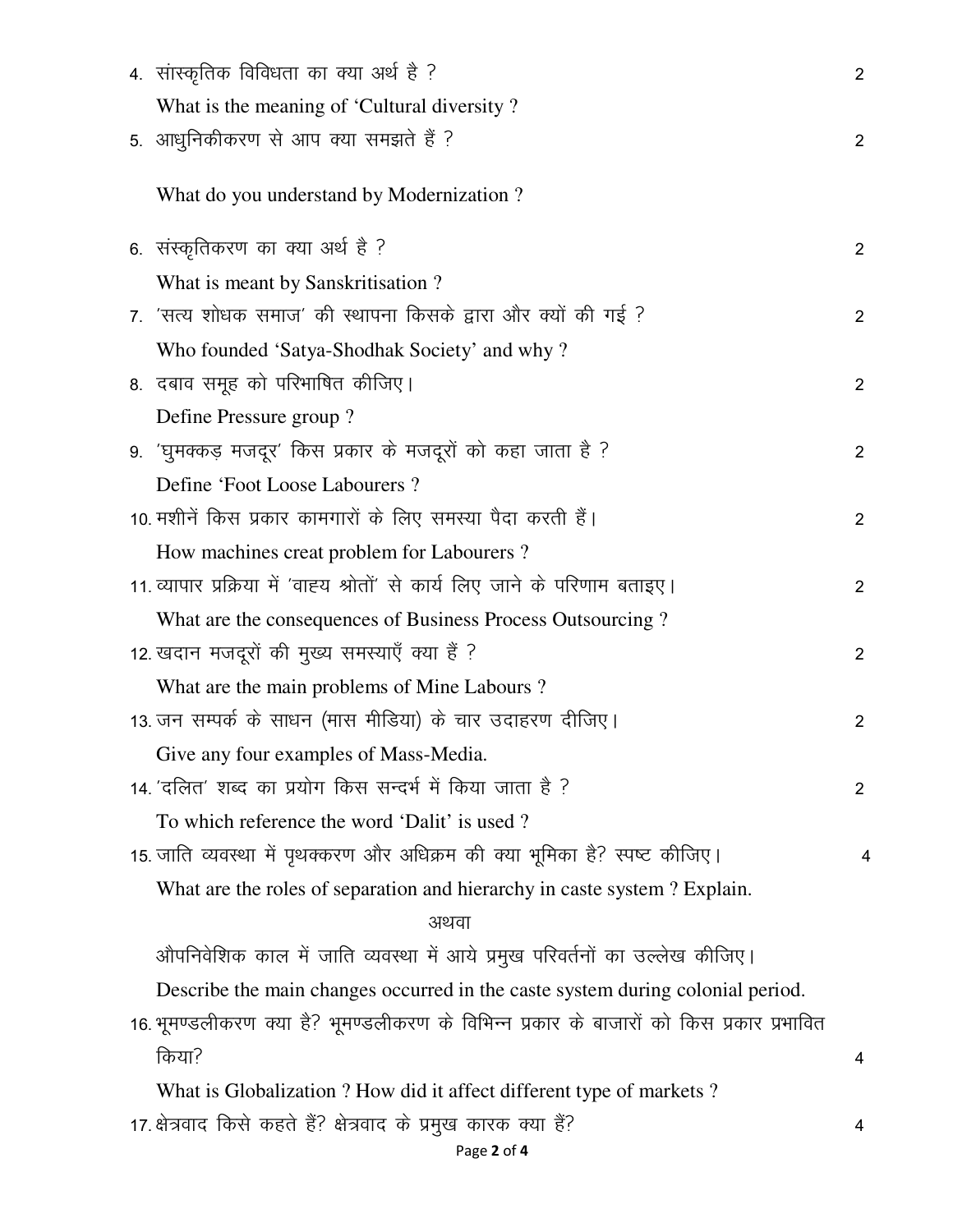Define regionalism ? What are the main factors of regionalism ?

# $\mathcal{L}_\text{F}$  *v*  $\mathcal{L}_\text{F}$   $\mathcal{L}_\text{F}$   $\mathcal{L}_\text{F}$   $\mathcal{L}_\text{F}$   $\mathcal{L}_\text{F}$   $\mathcal{L}_\text{F}$   $\mathcal{L}_\text{F}$   $\mathcal{L}_\text{F}$   $\mathcal{L}_\text{F}$   $\mathcal{L}_\text{F}$   $\mathcal{L}_\text{F}$   $\mathcal{L}_\text{F}$   $\mathcal{L}_\text{F}$   $\mathcal{L}_\text{F}$   $\mathcal{L$

राज्य को परिभाषित कीजिए। कल्याणकारी राज्य के प्रमुख कार्यों का वर्णन कीजिए।

Define State. Describe the main functions of a welfare state.

- 18.73 वॉं संविधान संशोधन क्या है? पंचायतों के प्रमुख कार्यों का वर्णन कीजिए। 4 What is  $73<sup>rd</sup>$  amendment of constitution ? Sescribe the main function of panchayats.
- 19. हरित—क्रान्ति से आप क्या समझते हैं? भारत में हरित क्रान्ति के सामाजिक—आर्थिक प्रभावों की *foo spuk dhft,A 4*

What do you mean by Green Revolution ? Discuss the socio-economic consequences of Green Revolution in India.

- 20. मास-मीडिया क्या है?मास-मीडिया के व्यक्ति और समाज पर पड़ रहे प्रभावों का वर्णन कीजिए।4 What is mass-media ? Describe how is it affecting individual and society ?
- 21. सामाजिक आन्दोलन क्या है? भारत में जनजातीय आन्दोलनों के प्रमुख कारण बताइए। 24 What is social revolution? What are the main causes of tribal revolution in India ?
- 22. स्त्री-पुरूष अनुपात का क्या अर्थ है? भारत में गिरते हुए स्त्री-पुरूष अनुपात के प्रमुख कारकों का *o.k Zu dh*ft,A 66 *o.k 2u dhigaal ah aan ah aan ah aan ah aan ah aan ah aan ah aan ah aan ah aan ah aan ah aan a*

What is the meaning of Female-Male ratio ? In India what are the main factors responsible for diminishing Female-Male ratio ? Describe.

्या स्थान स्थान स्थान स्थान स्थान स्थान स्थान स्थान स्थान स्थान स्थान स्थान स्थान स्थान स्थान स्थान स्थान स्था<br>स्थान स्थान स्थान स्थान स्थान स्थान स्थान स्थान स्थान स्थान स्थान स्थान स्थान स्थान स्थान स्थान स्थान स्थान स

जन्मदर और मृत्युदर का क्या अर्थ है? जन्मदर में गिरावट अपेक्षाकृत धीमी दर से क्यों आती है, *जबकि मृत्युदर तेजी से गिरती है। विवेचना कीजिए।* 

What are the meanings of Birth rate and Death rate? Why does Birth rate fall comparatively slowly whereas Death rate falls rapidly? Discuss.

23. सामाजिक स्तरीकरण को समझाइए। समाज में स्तरीकरण की आवश्यकता क्यों होती है ? 6 Define social stratification. Why is stratification required in society ?

्या स्थान स्थान स्थान स्थान स्थान स्थान स्थान स्थान स्थान स्थान स्थान स्थान स्थान स्थान स्थान स्थान स्थान स्था<br>स्थान स्थान स्थान स्थान स्थान स्थान स्थान स्थान स्थान स्थान स्थान स्थान स्थान स्थान स्थान स्थान स्थान स्थान स

महिला सशक्तिकरण से आप क्या समझते हैं? विशेषकर भारतीय समाज में यह क्यों आवश्यक है? What do you understand by empowerment of women ? Why it is necessary, especially in the Indian society ?